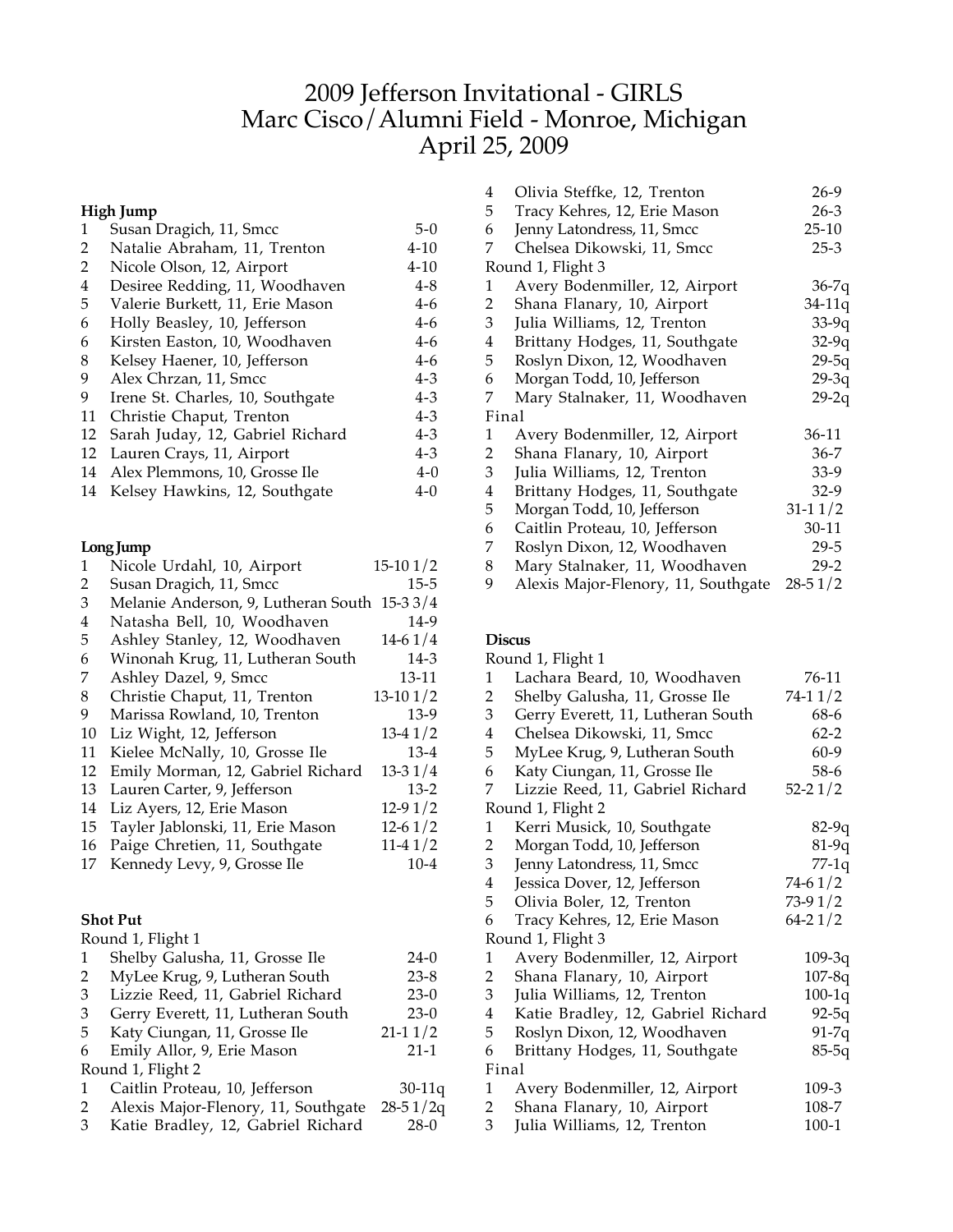| 4 | Roslyn Dixon, 12, Woodhaven        | $95 - 7$ |
|---|------------------------------------|----------|
| 5 | Katie Bradley, 12, Gabriel Richard | $95-0$   |
| 6 | Brittany Hodges, 11, Southgate     | 86-10    |
| 7 | Morgan Todd, 10, Jefferson         | 82-9     |
| 8 | Kerri Musick, 10, Southgate        | 82-9     |
| 9 | Jenny Latondress, 11, Smcc         | $77-1$   |

### **3200m Relay**

| 1              | Erie Mason (Meagan Sawasky,    |         |
|----------------|--------------------------------|---------|
|                | Mariah Whipple, Kaylin Belair, |         |
|                | Emily Wonser)                  | 10:31.2 |
| 2              | Airport                        | 10:41.1 |
| 3              | Trenton                        | 10:42.3 |
| $\overline{4}$ | Smcc                           | 10:53.1 |
| 5              | Woodhaven                      | 11:01.2 |
| 6              | Jefferson                      | 11:04.5 |
| 7              | Grosse Ile                     | 11:46.6 |
| 8              | Southgate                      | 12:03.7 |
| 9              | Gabriel Richard                | 12:04.0 |
| 10             | Lutheran South                 | 12:18.6 |

#### **100m High Hurdles**

Round 1, Heat 1

| $\mathbf{1}$            | Desiree Redding, 11, Woodhaven    | 17.3Q        |
|-------------------------|-----------------------------------|--------------|
| 2                       | Susan Dragich, 11, Smcc           | 18.2Q        |
| 3                       | MacKenzie Fortener, 10, Southgate | 19.5Q        |
| 4                       | Kelsey Haener, 10, Jefferson      | 19.8Q        |
| 5                       | Christie Chaput, 11, Trenton      | 20.0         |
| 6                       | Abbie Gorham, 11, Grosse Ile      | 21.2         |
| 7                       | Olivia Killion, 12, Erie Mason    | 21.6         |
|                         | Round 1, Heat 2                   |              |
| 1                       | Nicole Urdahl, 10, Airport        | 19.2Q        |
| 2                       | Chelsea Pratt, 9, Trenton         | 19.3Q        |
| 3                       | Irene St. Charles, 10, Southgate  | 19.7Q        |
| $\overline{\mathbf{4}}$ | Rebecca Kapolnek, 12, Smcc        | 19.7Q        |
| 5                       | Emily Hempel, 11, Erie Mason      | 20.0         |
| 6                       | Teanne Townsend, 9, Woodhaven     | 20.0         |
|                         | Final                             |              |
| 1                       | Desiree Redding, 11, Woodhaven    | 17.6         |
| $\overline{2}$          | Nicole Urdahl, 10, Airport        | 18.3         |
| 3                       | Susan Dragich, 11, Smcc           | 18.8         |
| $\overline{\mathbf{4}}$ | Rebecca Kapolnek, 12, Smcc        | 19.3         |
| 5                       | Kelsey Haener, 10, Jefferson      | 19.5         |
| 6                       | MacKenzie Fortener, 10, Southgate | 19.7         |
| 7                       | Chelsea Pratt, 9, Trenton         | 20.1         |
| 8                       | Irene St. Charles, 10, Southgate  | 24.5         |
|                         |                                   |              |
|                         | 100m Dash                         |              |
|                         | Round 1, Heat 1                   |              |
|                         | 1 Heather Tackett 12 Airnort      | $14.3\sigma$ |

| 1 Heather Tackett, 12, Airport      | 14.3q |
|-------------------------------------|-------|
| 2 Kara Argue, 9, Trenton            | 14.3q |
| 3 Danielle Cichy, 12, Erie Mason    | 14.4q |
| 4 Brittany Osburn, 11, Smcc         | 14.8q |
| 5 Emily Morman, 12, Gabriel Richard | 15.0q |
|                                     |       |

| 6                       | Tiara Harter, 11, Southgate         | 16.8  |
|-------------------------|-------------------------------------|-------|
|                         | Round 1, Heat 2                     |       |
| 1                       | Brianna Dorsey, 11, Woodhaven       | 13.6q |
| $\overline{2}$          | Kielee McNally, 10, Grosse Ile      | 13.9q |
| 3                       | Courtney Drummonds, 9, Jefferson    | 14.6q |
| $\overline{\mathbf{4}}$ | Paige Lipowski, 9, Erie Mason       | 15.1q |
| 5                       | Lauren Mooney, 10, Gabriel Richard  | 15.5q |
| 6                       | Samantha Kendall, 9, Southgate      | 15.7  |
|                         | Round 1, Heat 3                     |       |
| $\mathbf{1}$            | Marissa Rowland, 10, Trenton        | 14.1q |
| $\overline{c}$          | Gabrielle Magness, 9, Woodhaven     | 14.6q |
| 3                       | Morgan Mitchell, 10, Airport        | 14.7q |
| $\overline{\mathbf{4}}$ | Kurstyn Hensley, 10, Jefferson      | 15.0q |
| 5                       | Krystal Kuderik, 11, Lutheran South | 15.4q |
| 6                       | Ashley Crossman, 9, Smcc            | 15.6q |
| 7                       | Nikki Tucker, 9, Grosse Ile         | 15.7  |
|                         | Round 2, Heat 1                     |       |
| $\mathbf{1}$            | Brianna Dorsey, 11, Woodhaven       | 13.8q |
| $\overline{c}$          | Kielee McNally, 10, Grosse Ile      | 14.0q |
| 3                       | Kara Argue, 9, Trenton              | 14.1q |
| $\bf 4$                 | Morgan Mitchell, 10, Airport        | 14.7q |
| 5                       | Danielle Cichy, 12, Erie Mason      | 14.8  |
| 6                       | Paige Lipowski, 9, Erie Mason       | 15.2  |
| 7                       | Ashley Crossman, 9, Smcc            | 15.2  |
|                         | Gabrielle Magness, 9, Woodhaven     | DQ    |
|                         | Round 2, Heat 2                     |       |
| $\mathbf{1}$            | Marissa Rowland, 10, Trenton        | 13.8q |
| $\overline{2}$          | Heather Tackett, 12, Airport        | 14.2q |
| 3                       | Courtney Drummonds, 9, Jefferson    | 14.3q |
| $\overline{\mathbf{4}}$ | Brittany Osburn, 11, Smcc           | 14.5q |
| 5                       | Kurstyn Hensley, 10, Jefferson      | 14.8  |
| 6                       | Emily Morman, 12, Gabriel Richard   | 14.9  |
| 7                       | Krystal Kuderik, 11, Lutheran South | 14.9  |
| 8                       | Lauren Mooney, 10, Gabriel Richard  | 15.3  |
|                         | Final                               |       |
| $\mathbf{1}$            | Brianna Dorsey, 11, Woodhaven       | 14.4  |
| $\overline{c}$          | Marissa Rowland, 10, Trenton        | 14.6  |
| 3                       | Kielee McNally, 10, Grosse Ile      | 14.7  |
| $\bf 4$                 | Kara Argue, 9, Trenton              | 15.0  |
| 5                       | Morgan Mitchell, 10, Airport        | 15.0  |
| 6                       | Courtney Drummonds, 9, Jefferson    | 15.2  |
| 7                       | Heather Tackett, 12, Airport        | 15.5  |
| 8                       | Brittany Osburn, 11, Smcc           | 15.6  |

## **800m Relay**

|   | Woodhaven (Brianna Dorsey,         |             |                |
|---|------------------------------------|-------------|----------------|
|   | Gabrielle Magness, Ashley Stanley, |             |                |
|   | Natasha Bell)                      | 1:53.20     | H2             |
| 2 | Airport                            | 1:55.8 H2   |                |
| 3 | Trenton                            | 1:57.4 H2   |                |
| 4 | <b>Jefferson</b>                   | 1:58.10     | - H2           |
| 5 | Erie Mason                         | 1:58.11 H2  |                |
| 6 | <b>Smcc</b>                        | 2:02.70 H2  |                |
| 7 | Gabriel Richard                    | $2:04.7$ H1 |                |
| 8 | Southgate                          | 2:10.70     | H <sub>2</sub> |
| 9 | Grosse Ile                         | $2:10.5$ H1 |                |
|   |                                    |             |                |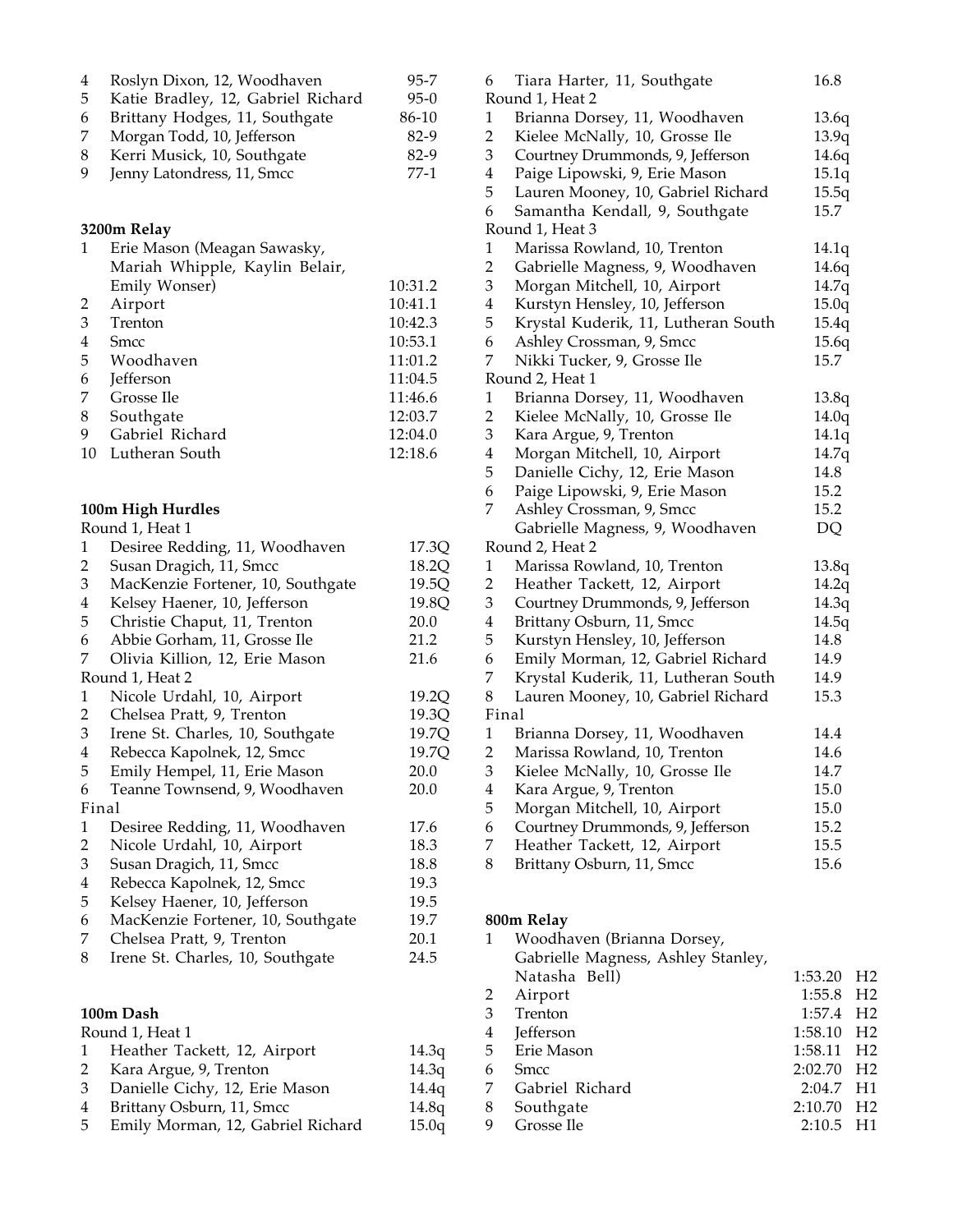### **1600m Run**

| 1  | Ashley Dingess, 11, Woodhaven    | 5:39.1 |
|----|----------------------------------|--------|
| 2  | Kaylin Belair, 12, Erie Mason    | 5:41.5 |
| 3  | Colleen Grassley, 10, Smcc       | 5:43.5 |
| 4  | Holly Payne, 12, Trenton         | 5:49.0 |
| 5  | Kennedy Geyman, 9, Jefferson     | 5:49.9 |
| 6  | Erin Bachler, 9, Jefferson       | 5:51.9 |
| 7  | Winonah Krug, 11, Lutheran South | 5:54.0 |
| 8  | Emily Wonser, 12, Erie Mason     | 5:55.2 |
| 9  | Alex Belinky, 9, Airport         | 5:56.5 |
| 10 | Sydney Yoscovits, 12, Trenton    | 6:02.3 |
| 11 | Kelsey Lancina, 9, Airport       | 6:12.7 |
| 12 | Samantha Michaels, 12, Woodhaven | 6:15.5 |
| 13 | Shannon Dusute, 11, Grosse Ile   | 6:21.6 |
| 14 | Alex Plemmons, 10, Grosse Ile    | 6:32.9 |
| 15 | Richelle Gray, 12, Southgate     | 6:42.4 |
| 16 | Julia Shah, 10, Smcc             | 6:53.0 |
| 17 | Megan Cichanski, 11, Southgate   | 7:05.7 |

18 Mary Skluzak, 10, Gabriel Richard 7:45.1

## **400m Relay**

| 1 Woodhaven (Desiree Redding, Jazmine Pitts, 7 Alex Belinky, 9, Air |  |                                    |
|---------------------------------------------------------------------|--|------------------------------------|
| Shanice Holyfield, Brianna Dopsey) 53.40 H2 8 Kennedy Geyman, 9,    |  |                                    |
| 2 Airport                                                           |  | 55.50 H2 9 Jessica Kapolnek, 9, 9  |
| 3 Trenton                                                           |  | 56.40 H2 10 Emily Buttigieg, 12,   |
| 4 Erie Mason                                                        |  | 56.41 H2 11 Julia Erickson, 9, Gro |
| 5 Jefferson                                                         |  | 56.70 H2 12 Sam Lyons, 9, Gabrie   |
| 6 Smcc                                                              |  | 57.40 H2 13 Moriah Foley, Erie M   |
| 7 Southgate                                                         |  | 59.40 H2 14 Alex Plemmons, 10, C   |
| 8 Gabriel Richard                                                   |  | 60.30 H1 15 Ciara Metzoian, 10, J  |
| 9 Grosse Ile                                                        |  | 61.30 H1 16 Richelle Gray, 12, So  |

## **400m Dash**

| 1  | Meg Bellino, 12, Smcc               | 61.10 |                  |   | H3 Round 1, Heat 1                |       |
|----|-------------------------------------|-------|------------------|---|-----------------------------------|-------|
| 2  | Ashley Stanley, 12, Woodhaven       | 66.50 | H <sub>3</sub> 1 |   | Meg Bellino, 12, Smcc             | 28.2q |
| 3  | Nicole Olson, 12, Airport           | 67.40 | H <sub>3</sub> 2 |   | Gabrielle Magness, 9, Woodhaven   | 29.2q |
| 4  | Kielee McNally, 10, Grosse Ile      | 67.50 | H <sub>3</sub> 3 |   | Natalie Abraham, 11, Trenton      | 29.5q |
| 5  | Kathy Stewart, 11, Airport          | 68.10 | H2 <sub>4</sub>  |   | Tylar Greer-Travis, 10, Southgate | 30.7q |
| 6  | Danielle Cichy, 12, Erie Mason      | 69.10 | H <sub>3</sub> 5 |   | Kaylin Jacobs, 12, Erie Mason     | 30.8q |
| 7  | Maxine Wykle, 11, Trenton           | 69.50 | H <sub>3</sub> 6 |   | Nikki Tucker, 9, Grosse Ile       | 31.8  |
| 8  | Shanice Holyfield, 10, Woodhaven    | 70.50 |                  |   | H3 Round 1, Heat 2                |       |
| 9  | Melanie Anderson, 9, Lutheran South | 70.60 | H <sub>3</sub> 1 |   | Amber Sanders, 9, Trenton         | 29.3q |
| 10 | Liz Wight, 12, Jefferson            | 70.90 | H2 <sub>2</sub>  |   | Natasha Bell, 10, Woodhaven       | 29.8q |
| 11 | Rachel Ward, 9, Trenton             | 71.20 | H2 <sub>3</sub>  |   | Chelsea Culter, 12, Airport       | 30.1q |
| 12 | Alex Chrzan, 11, Smcc               | 71.70 | H1 4             |   | Danielle Cichy, 12, Erie Mason    | 30.4q |
| 13 | Mary Cooper, 12, Gabriel Richard    | 72.10 | H2 5             |   | Kayla Profitt, 9, Jefferson       | 31.6q |
| 14 | Travis Greer, 10, Southgate         | 72.40 | H <sub>2</sub> 6 |   | Emily Morman, 12, Gabriel Richard | 32.0  |
| 15 | Jennifer Dedo, 12, Gabriel Richard  | 73.70 |                  |   | H <sub>2</sub> Round 1, Heat 3    |       |
| 16 | Kaylin Kantz, 11, Grosse Ile        | 75.90 | H1 1             |   | Kielee McNally, 10, Grosse Ile    | 29.1q |
| 17 | Elizabeth Balogh, 10, Southgate     | 76.50 | H <sub>2</sub> 2 |   | Lindsay Chadwell, 10, Jefferson   | 29.9q |
| 18 | Marisa Anderson, 11, Lutheran South | 77.40 | H1 3             |   | Kailyn Gerzich, 10, Airport       | 30.2q |
|    |                                     |       |                  | 4 | MacKenzie Fortener, 10, Southgate | 30.2q |
|    |                                     |       |                  | 5 | Megan Cooper, 10, Gabriel Richard | 30.3q |
|    | 300m Low Hurdles                    |       |                  | 6 | Danielle Gentner, 10, Smcc        | 30.5q |
|    | Raven Dove, 11, Woodhaven           | 50.50 | H2               |   |                                   |       |
|    |                                     |       |                  |   |                                   |       |

| 2  | Holly Beasley, 10, Jefferson     | 52.50 | H <sub>2</sub> |
|----|----------------------------------|-------|----------------|
| 3  | Irene St. Charles, 10, Southgate | 52.80 | H <sub>2</sub> |
| 4  | Emily Hempel, 11, Erie Mason     | 53.30 | H <sub>2</sub> |
| 5  | Val Leclair, 12, Jefferson       | 53.90 | H <sub>2</sub> |
| 6  | Chelsea Pratt, 9, Trenton        | 54.20 | H <sub>2</sub> |
| 7  | Nicole Urdahl, 10, Airport       | 54.50 | H <sub>2</sub> |
| 8  | Amaya Morgan, 10, Woodhaven      | 56.00 | H1             |
| 9  | Sarah Malone, 12, Grosse Ile     | 57.70 | H1             |
| 10 | Ashley Loveday, 11, Southgate    | 59.00 | H1             |
| 11 | Rachel Ward, Trenton             | 60.40 | H1             |
| 12 | Kelly Ryder, 12, Smcc            | 62.10 | H1             |
| 13 | Abbie Gorham, 11, Grosse Ile     | 62.50 | H1             |
| 14 | Olivia Killion, 12, Erie Mason   | 65.50 |                |
|    |                                  |       |                |

## **800m Run**

|      | 1  | Ashley Dingess, 11, Woodhaven    | 2:30.80 |
|------|----|----------------------------------|---------|
|      | 2  | Jackie McEnhill, 12, Airport     | 2:31.00 |
|      | 3  | Rachel LeDuc, 11, Trenton        | 2:34.10 |
|      | 4  | Kaylin Belair, 12, Erie Mason    | 2:34.70 |
|      | 5  | Kendra Krause, 9, Trenton        | 2:36.90 |
|      | 6  | Winonah Krug, 11, Lutheran South | 2:39.30 |
|      | 7  | Alex Belinky, 9, Airport         | 2:39.80 |
| H2.  | 8  | Kennedy Geyman, 9, Jefferson     | 2:43.90 |
| H2   | 9  | Jessica Kapolnek, 9, Smcc        | 2:46.70 |
| H2   | 10 | Emily Buttigieg, 12, Woodhaven   | 2:49.20 |
| H2.  | 11 | Julia Erickson, 9, Grosse Ile    | 2:51.20 |
| H2.  | 12 | Sam Lyons, 9, Gabriel Richard    | 2:52.80 |
| H2.  | 13 | Moriah Foley, Erie Mason         | 2:53.20 |
| H2   | 14 | Alex Plemmons, 10, Grosse Ile    | 2:54.00 |
| -I 1 | 15 | Ciara Metzoian, 10, Jefferson    | 2:54.30 |
| H1   | 16 | Richelle Gray, 12, Southgate     | 3:02.90 |
|      |    |                                  |         |

## **200m Dash**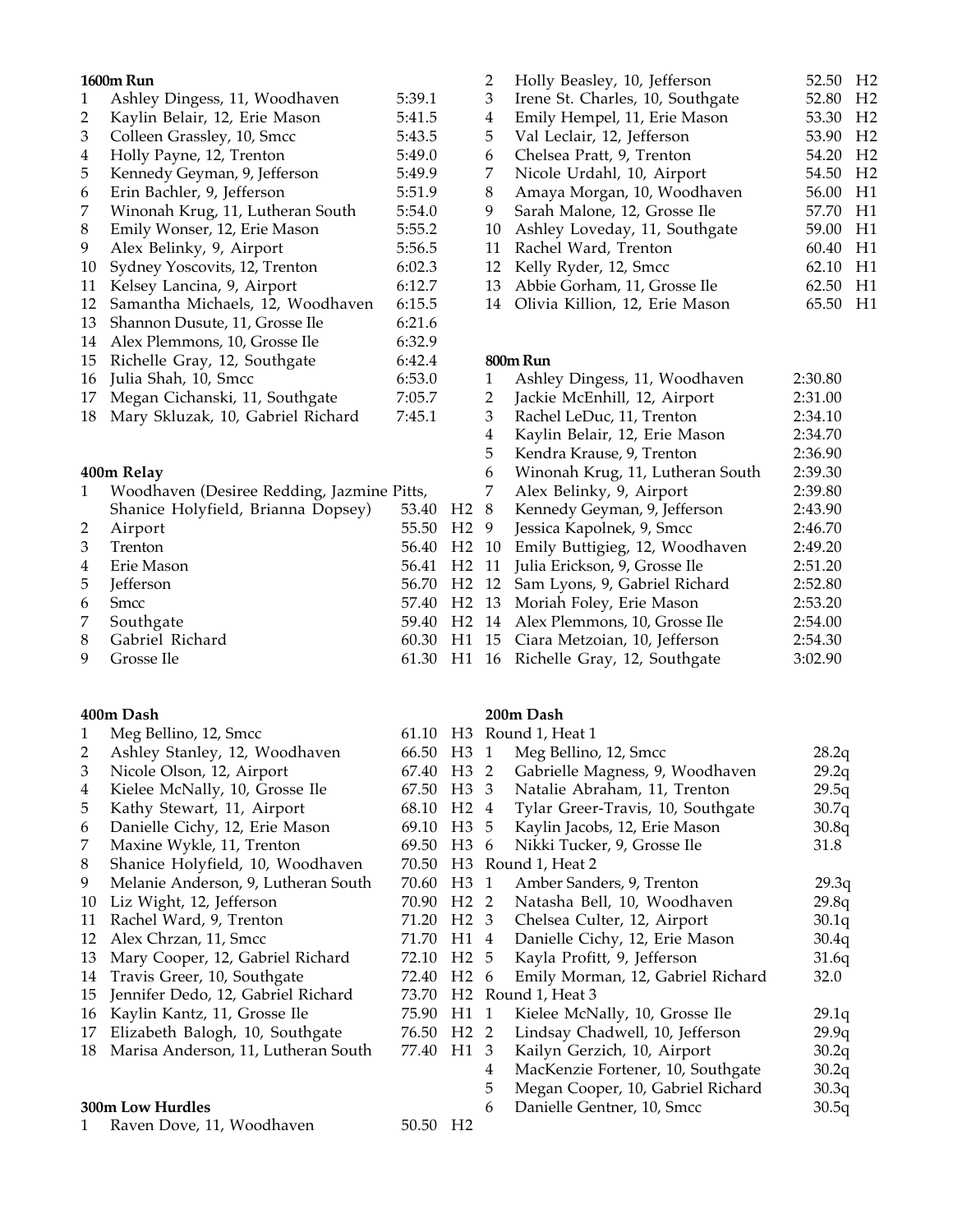|                | Round 2, Heat 1                   |       |
|----------------|-----------------------------------|-------|
| 1              | Meg Bellino, 12, Smcc             | 28.8q |
| $\overline{2}$ | Gabrielle Magness, 9, Woodhaven   | 30.0q |
| 3              | Natasha Bell, 10, Woodhaven       | 30.5q |
| $\overline{4}$ | Chelsea Culter, 12, Airport       | 31.0q |
| 5              | Kailyn Gerzich, 10, Airport       | 31.2  |
| 6              | Tylar Greer-Travis, 10, Southgate | 31.5  |
|                | Round 2, Heat 2                   |       |
| 1              | Kielee McNally, 10, Grosse Ile    | 29.1q |
| 2              | Amber Sanders, 9, Trenton         | 29.4q |
| 3              | Natalie Abraham, 11, Trenton      | 29.6q |
| 4              | Danielle Cichy, 12, Erie Mason    | 29.9q |
| 5              | MacKenzie Fortener, 10, Southgate | 31.1  |
| 6              | Kaylin Jacobs, 12, Erie Mason     | 31.1  |
| 7              | Danielle Gentner, 10, Smcc        | 31.1  |
| 8              | Lindsay Chadwell, 10, Jefferson   | 31.1  |
| Final          |                                   |       |
| 1              | Meg Bellino, 12, Smcc             | 27.00 |
| 2              | Kielee McNally, 10, Grosse Ile    | 28.50 |
| 3              | Gabrielle Magness, 9, Woodhaven   | 28.80 |
| $\overline{4}$ | Chelsea Culter, 12, Airport       | 29.50 |
| 5              | Natalie Abraham, 11, Trenton      | 29.50 |
| 6              | Amber Sanders, 9, Trenton         | 29.60 |
| 7              | Natasha Bell, 10, Woodhaven       | 29.70 |
| 8              | Danielle Cichy, 12, Erie Mason    | 30.20 |
|                |                                   |       |
|                |                                   |       |

## **3200m Run**

| 1  | Holly Payne, 12, Trenton          | 12:38.70 |
|----|-----------------------------------|----------|
| 2  | Erin Bachler, 9, Jefferson        | 12:42.70 |
| 3  | Colleen Grassley, 10, Smcc        | 12:48.60 |
| 4  | Natalie Dumias, 10, Trenton       | 12:56.90 |
| 5  | Emily Wonser, 12, Erie Mason      | 13:15.40 |
| 6  | Samantha Michaels, 12, Woodhaven  | 13:17.20 |
| 7  | Sam Zajac, 10, Jefferson          | 13:25.00 |
| 8  | Kelsey Lancina, 9, Airport        | 13:30.00 |
| 9  | Shannon Dusute, 11, Grosse Ile    | 13:45.50 |
| 10 | Meagan Sawasky, 10, Erie Mason    | 14:03.90 |
| 11 | Kirsten Easton, 10, Woodhaven     | 14:33.20 |
| 12 | Julia Shah, 10, Smcc              | 14:37.20 |
| 13 | Richelle Gray, 12, Southgate      | 14:40.50 |
| 14 | Nicole Hodgins, 10, Grosse Ile    | 16:08.90 |
| 15 | Mary Skluzak, 10, Gabriel Richard | 17:43.30 |
|    |                                   |          |
|    |                                   |          |

|   | 1600m Relay                    |                          |                |
|---|--------------------------------|--------------------------|----------------|
| 1 | Woodhaven (Ashley Stanley,     |                          |                |
|   | Gabrielle Magness, Raven Dove, |                          |                |
|   | Ashley Dingess)                | 4:20.80                  | H <sub>2</sub> |
| 2 | Airport                        | $4:23.50$ H <sub>2</sub> |                |
| 3 | <b>Smcc</b>                    | 4:31.20                  | H <sub>2</sub> |
| 4 | Erie Mason                     | 4:36.40                  | H <sub>2</sub> |
| 5 | Trenton                        | 4:47.50                  | H2             |
| 6 | Jefferson                      | 4:48.70                  | H <sub>2</sub> |
| 7 | Gabriel Richard                | 4:49.40                  | H <sub>2</sub> |
| 8 | Southgate                      | 4:56.00                  | H1             |
| 9 | Grosse Ile                     | 4:57.90                  | - H1           |
|   |                                |                          |                |

|        |                                                                                                                                                      | 5:12.30       | 800m Rum<br>200 <sub>m</sub> Das        |
|--------|------------------------------------------------------------------------------------------------------------------------------------------------------|---------------|-----------------------------------------|
|        | TEAM SCORES AFTER 16 EVENTS<br>Scored 10983955494521<br>Shot P <b>út) L@apharhjRiEhard</b> s, 100m High Hurdles, 190 <b>0</b> m Da <b>sMiS826kRn</b> |               |                                         |
|        | 300m Low Hurdles, High Jump, 800m Run, 200m Dash, 320 <b>®20RmRei</b>                                                                                |               | 4000mRRk                                |
| PLACE  | TEAM                                                                                                                                                 | <b>POINTS</b> | <b>E60EN Re</b>                         |
| 4      | SMCC                                                                                                                                                 | 81.0          | Long Jum                                |
| 1      | Woodhaven                                                                                                                                            | 129.5         | <b>Shog Purn</b><br><b>SDOthFHitg</b>   |
|        |                                                                                                                                                      |               | 1.000mgq J Ethiop                       |
|        |                                                                                                                                                      |               | 1.00 top Julian                         |
|        |                                                                                                                                                      |               | <b>ВИООит</b> Re<br>800m Heg            |
|        |                                                                                                                                                      |               | 160thmD&ts                              |
|        |                                                                                                                                                      |               | 300tmRRt<br>800m Rai                    |
|        |                                                                                                                                                      |               | High Jum                                |
|        |                                                                                                                                                      |               | 200m Das                                |
|        |                                                                                                                                                      |               | 3200m Ru<br>1600m Re                    |
|        |                                                                                                                                                      |               | 400m Rel                                |
| 5      | lefferson                                                                                                                                            | 64.5          | Shot Put                                |
|        |                                                                                                                                                      |               | Shot Put<br>Discus                      |
|        |                                                                                                                                                      |               | 400m Đig                                |
|        |                                                                                                                                                      |               | 400m Das<br>300fmLRv                    |
|        |                                                                                                                                                      |               | 800m Ret                                |
|        |                                                                                                                                                      |               | HighriuRu                               |
|        |                                                                                                                                                      |               | <b>HighrhuRu</b><br>800m Rut            |
|        |                                                                                                                                                      |               | 200m Dan                                |
|        |                                                                                                                                                      |               | 200m Dan<br><b>BEQOrJuRu</b>            |
|        |                                                                                                                                                      |               | <b>Highnulot</b>                        |
|        |                                                                                                                                                      |               | 800m Rur                                |
|        |                                                                                                                                                      |               | 3200m Ru<br>3200m Ru                    |
|        |                                                                                                                                                      |               | 1600m Re                                |
| 2<br>6 | Airport                                                                                                                                              | 127.0<br>55.0 | Shot Put                                |
|        | Erie Mason                                                                                                                                           |               | <b>SBOOMNURE</b><br>Long Jum            |
|        |                                                                                                                                                      |               | Discus                                  |
|        |                                                                                                                                                      |               | Discus<br>800m Rég                      |
|        |                                                                                                                                                      |               | 1000mDRus                               |
|        |                                                                                                                                                      |               | 1000mDRus<br>4000mRRL                   |
|        |                                                                                                                                                      |               | 800m Rat                                |
|        |                                                                                                                                                      |               | 300m Ret                                |
|        |                                                                                                                                                      |               | <b>Hüğh]waş</b><br>800m Rux             |
|        |                                                                                                                                                      |               | 200m Dax                                |
|        |                                                                                                                                                      |               | BEQOrJuRu<br>8600mRRr                   |
|        |                                                                                                                                                      |               | 800m Rur                                |
| 7      | Southgate                                                                                                                                            | 24.0          | <b>ShotnPidt</b> s                      |
|        |                                                                                                                                                      |               | <b>B2i00ms R</b> u<br><b>D600ns</b> Re  |
|        |                                                                                                                                                      |               | 100m Hig                                |
| 3      | Trenton                                                                                                                                              | 99.0          | <b>SG@thFtttg</b>                       |
|        |                                                                                                                                                      |               | B200gfuRr<br><b>Bilom</b> Rel           |
|        |                                                                                                                                                      |               | 400m Reg                                |
|        |                                                                                                                                                      |               | 300m Dan<br>1000mDR                     |
|        |                                                                                                                                                      |               | 3200m Re                                |
| 8      | Grosse Ile                                                                                                                                           | 21.0          | 800m Rał                                |
|        |                                                                                                                                                      |               | 3000m Re<br>400m Rai                    |
|        |                                                                                                                                                      |               | 200m Das                                |
|        |                                                                                                                                                      |               | 300m Lov                                |
| 9      | Lutheran South                                                                                                                                       | 14.0          | <b>High Jumy</b><br><b>BOOTEL RIVER</b> |
|        |                                                                                                                                                      |               | 800mRRr                                 |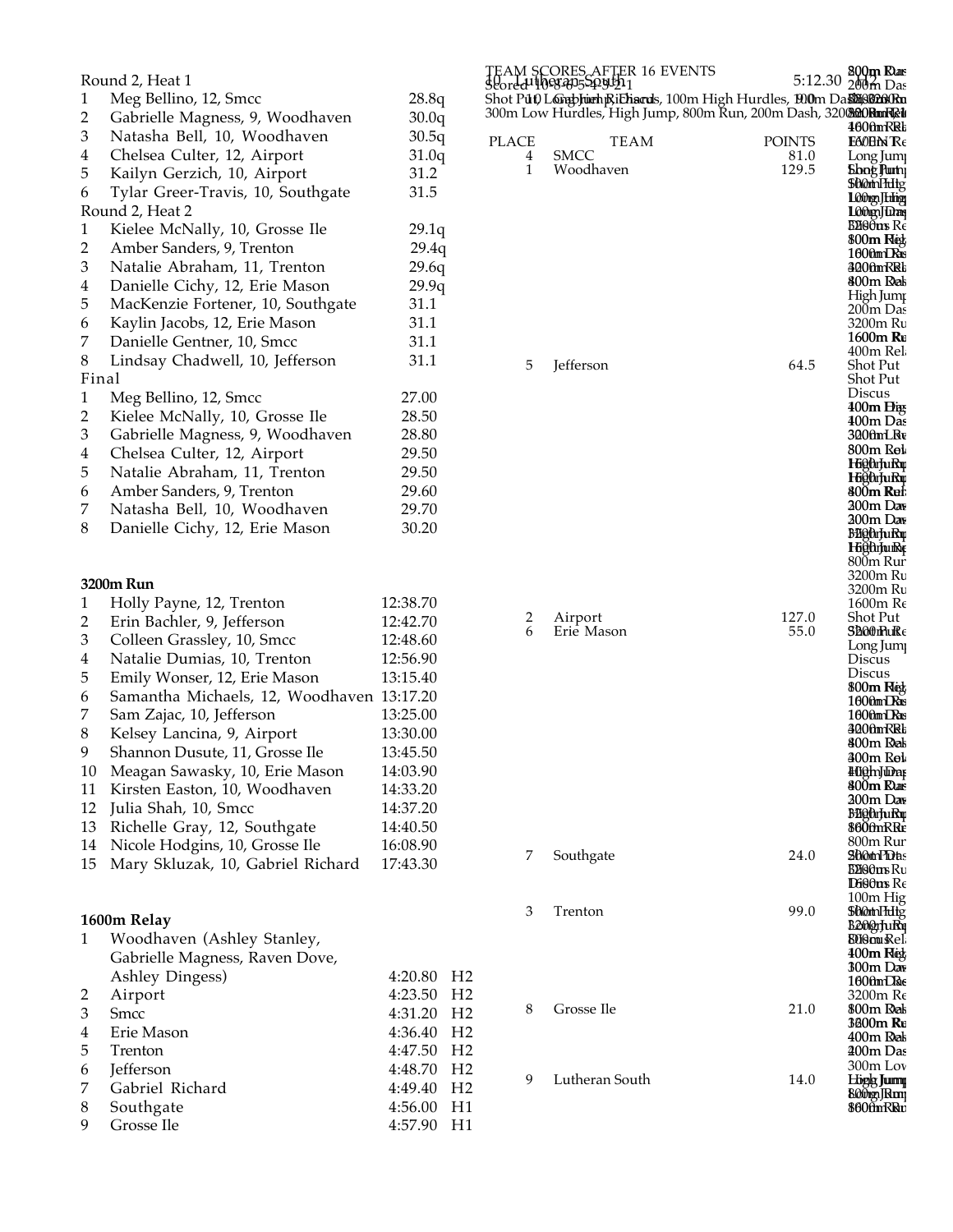TEAM SCORES Scored 10-8-6-5-4-3-2-1

| PLACE | TEAM      | POINTS |                          |                                     |                |            |
|-------|-----------|--------|--------------------------|-------------------------------------|----------------|------------|
| 1     | Woodhaven | 129.5  | Shot Put                 | Roslyn Dixon                        | 7              | 2.0        |
|       |           |        | Shot Put                 | Mary Stalnaker                      | 8              | 1.0        |
|       |           |        | Long Jump                | Natasha Bell                        | 4              | 5.0        |
|       |           |        | Long Jump                | Ashley Stanley                      | 5              | 4.0        |
|       |           |        | Discus                   | Roslyn Dixon                        | 4              | 5.0        |
|       |           |        | 100m High Hurdles        | Desiree Redding                     | 1              | 10.0       |
|       |           |        | 100m Dash                | Brianna Dorsey                      | 1              | 10.0       |
|       |           |        | 3200m Relay              | Woodhaven 3200m                     | 5              | 4.0        |
|       |           |        | 800m Relay               | Brianna Dorsey                      |                |            |
|       |           |        |                          | Gabrielle Magness<br>Ashley Stanley |                |            |
|       |           |        |                          | Natasha Bell                        | 1              | 10.0       |
|       |           |        | 1600m Run                | Ashley Dingess                      | 1              | 10.0       |
|       |           |        | 400m Relay               | Desiree Redding                     |                |            |
|       |           |        |                          | Jazmine Pitts                       |                |            |
|       |           |        |                          | Shanice Holyfield                   |                |            |
|       |           |        |                          | Brianna Dopsey                      | 1              | 10.0       |
|       |           |        | 400m Dash                | Ashley Stanley                      | 2              | 8.0        |
|       |           |        | 400m Dash                | Shanice Holyfield                   | 8              | 1.0        |
|       |           |        | 300m Low Hurdles         | Raven Dove                          | 1              | 10.0       |
|       |           |        | 300m Low Hurdles         | Amaya Morgan                        | 8              | 1.0        |
|       |           |        | High Jump                | Desiree Redding                     | 4              | 5.0        |
|       |           |        | High Jump                | Kirsten Easton                      | 6              | 2.5        |
|       |           |        | 800m Run                 | Ashley Dingess                      | 1              | 10.0       |
|       |           |        | 200m Dash                | Gabrielle Magness                   | 3              | 6.0        |
|       |           |        | 200m Dash                | Natasha Bell                        | 7              | 2.0        |
|       |           |        | 3200m Run                | Samantha Michaels                   | 6              | 3.0        |
|       |           |        | 1600m Relay              | Ashley Stanley                      |                |            |
|       |           |        |                          | Gabrielle Magness                   |                |            |
|       |           |        |                          | Raven Dove                          |                |            |
|       |           |        |                          | Ashley Dingess                      | 1              | 10.0       |
| 2     | Airport   | 127.0  | Shot Put                 | Avery Bodenmiller                   | 1              | 10.0       |
|       |           |        | Shot Put                 | Shana Flanary                       | 2              | 8.0        |
|       |           |        | Long Jump                | Nicole Urdahl                       | 1              | 10.0       |
|       |           |        | Discus                   | Avery Bodenmiller                   | 1              | 10.0       |
|       |           |        | Discus                   | Shana Flanary                       | 2              | 8.0        |
|       |           |        | 100m High Hurdles        | Nicole Urdahl                       | 2              | 8.0        |
|       |           |        | 100m Dash                | Morgan Mitchell                     | 5              | 4.0        |
|       |           |        | 100m Dash                | Heather Tackett                     | 7<br>2         | 2.0<br>8.0 |
|       |           |        | 3200m Relay              | Airport 3200m                       | 2              |            |
|       |           |        | 800m Relay<br>400m Relay | Airport 800m<br>Airport 400m        | 2              | 8.0<br>8.0 |
|       |           |        | 400m Dash                | Nicole Olson                        | 3              | 6.0        |
|       |           |        | 400m Dash                | Kathy Stewart                       | 5              | 4.0        |
|       |           |        | 300m Low Hurdles         | Nicole Urdahl                       | 7              | 2.0        |
|       |           |        | High Jump                | Nicole Olson                        | 2              | 7.0        |
|       |           |        | 800m Run                 | Jackie McEnhill                     | 2              | 8.0        |
|       |           |        | 800m Run                 | Alex Belinky                        | 7              | 2.0        |
|       |           |        | 200m Dash                | Chelsea Culter                      | 4              | 5.0        |
|       |           |        | 3200m Run                | Kelsey Lancina                      | 8              | 1.0        |
|       |           |        | 1600m Relay              | Airport 1600m                       | 2              | 8.0        |
| 3     | Trenton   | 99.0   | Shot Put                 | Julia Williams                      | 3              | 6.0        |
|       |           |        | Long Jump                | Christie Chaput                     | 8              | 1.0        |
|       |           |        | Discus                   | Julia Williams                      | 3              | 6.0        |
|       |           |        | 100m High Hurdles        | Chelsea Pratt                       | 7              | 2.0        |
|       |           |        | 100m Dash                | Marissa Rowland                     | $\overline{c}$ | 8.0        |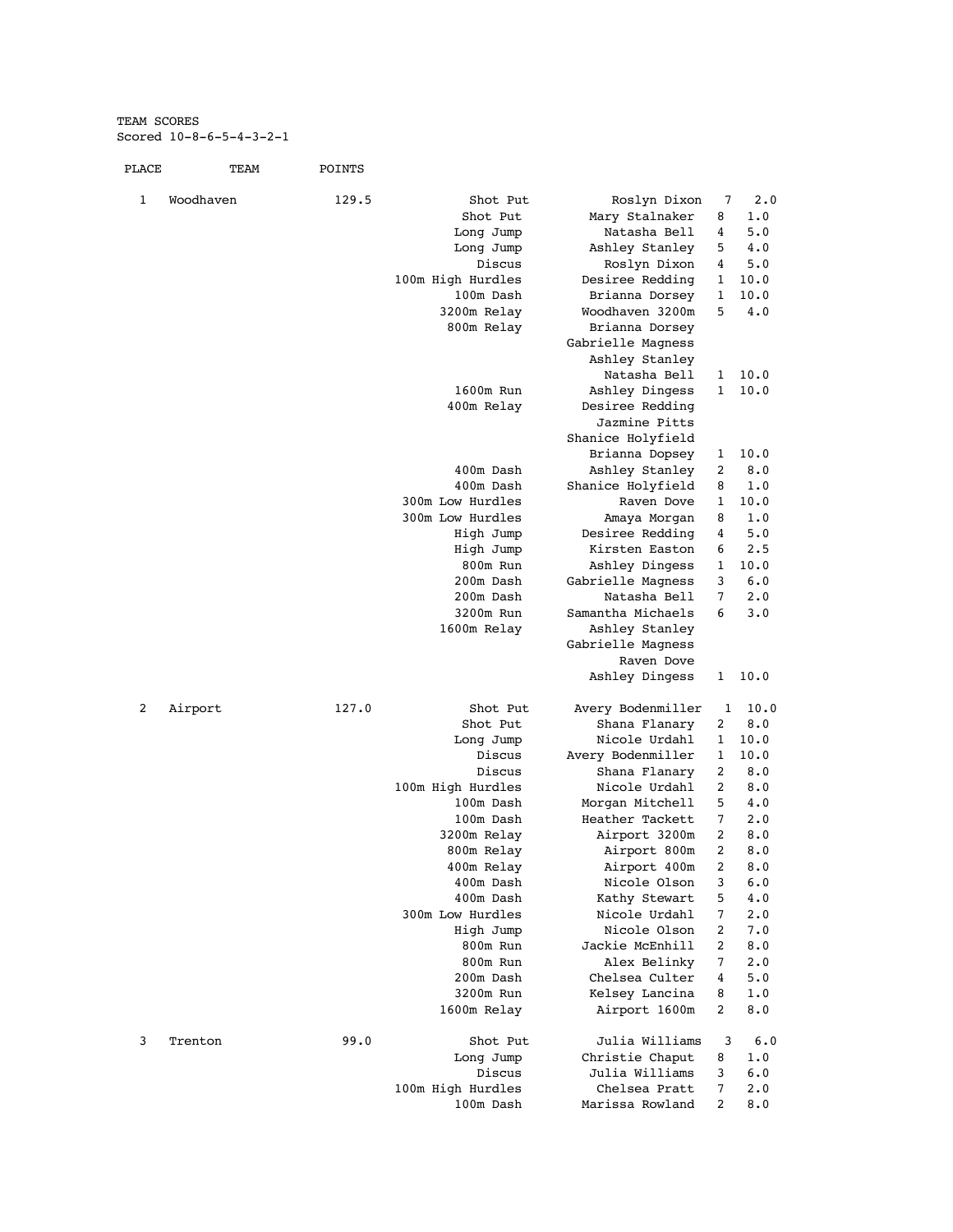|   |             |      | 100m Dash             | Kara Argue                     | 4      | 5.0        |
|---|-------------|------|-----------------------|--------------------------------|--------|------------|
|   |             |      | 3200m Relay           | Trenton 3200m                  | 3      | 6.0        |
|   |             |      | 800m Relay            | Trenton 800m                   | 3      | 6.0        |
|   |             |      | 1600m Run             | Holly Payne                    | 4      | 5.0        |
|   |             |      | 400m Relay            | Trenton 400m                   | 3      | 6.0        |
|   |             |      | 400m Dash             | Maxine Wykle                   | 7      | 2.0        |
|   |             |      | 300m Low Hurdles      | Chelsea Pratt                  | 6      | 3.0        |
|   |             |      | High Jump             | Natalie Abraham                | 2      | 7.0        |
|   |             |      | 800m Run              | Rachel LeDuc                   | 3      | 6.0        |
|   |             |      | 800m Run              | Kendra Krause                  | 5      | 4.0        |
|   |             |      | 200m Dash             | Natalie Abraham                | 5      | 4.0        |
|   |             |      | 200m Dash             | Amber Sanders                  | 6      | 3.0        |
|   |             |      | 3200m Run             | Holly Payne                    | 1      | 10.0       |
|   |             |      | 3200m Run             | Natalie Dumias                 | 4      | 5.0        |
|   |             |      | 1600m Relay           | Trenton 1600m                  | 5      | 4.0        |
| 4 | <b>SMCC</b> | 81.0 | Long Jump             | Susan Dragich                  | 2      | 8.0        |
|   |             |      | Long Jump             | Ashley Dazel                   | 7      | 2.0        |
|   |             |      | 100m High Hurdles     | Susan Dragich                  | 3      | 6.0        |
|   |             |      | 100m High Hurdles     | Rebecca Kapolnek               | 4      | 5.0        |
|   |             |      | 100m Dash             | Brittany Osburn                | 8      | 1.0        |
|   |             |      | 3200m Relay           | SMCC 3200m                     | 4      | 5.0        |
|   |             |      | 800m Relay            | SMCC 800m                      | 6      | 3.0        |
|   |             |      | 1600m Run             | Colleen Grassley               | 3      | 6.0        |
|   |             |      | 400m Relay            | SMCC 400m                      | 6      | 3.0        |
|   |             |      | 400m Dash             | Meg Bellino                    | 1      | 10.0       |
|   |             |      | High Jump             | Susan Dragich                  | 1      | 10.0       |
|   |             |      | 200m Dash             | Meg Bellino                    | 1      | 10.0       |
|   |             |      | 3200m Run             | Colleen Grassley               | 3      | 6.0        |
|   |             |      | 1600m Relay           | SMCC 1600m                     | 3      | 6.0        |
| 5 | Jefferson   | 64.5 | Shot Put              | Morgan Todd                    | 5      | 4.0        |
|   |             |      | Shot Put              | Caitlin Proteau                | 6      | 3.0        |
|   |             |      | Discus                | Morgan Todd                    | 7      | 2.0        |
|   |             |      | 100m High Hurdles     | Kelsey Haener                  | 5      | 4.0        |
|   |             |      | 100m Dash             | Courtney Drummonds             | 6      | 3.0        |
|   |             |      | 3200m Relay           | Jefferson 3200m                | 6      | 3.0        |
|   |             |      | 800m Relay            | Jefferson 800m                 | 4      | 5.0        |
|   |             |      | 1600m Run             | Kennedy Geyman                 | 5      | 4.0        |
|   |             |      | 1600m Run             | Erin Bachler                   | 6      | 3.0        |
|   |             |      | 400m Relay            | Jefferson 400m                 | 5      | 4.0        |
|   |             |      | 300m Low Hurdles      | Holly Beasley                  | 2      | 8.0        |
|   |             |      | 300m Low Hurdles      | Val Leclair                    | 5<br>6 | 4.0        |
|   |             |      | High Jump             | Holly Beasley<br>Kelsey Haener |        | 2.5        |
|   |             |      | High Jump             |                                | 8      | 1.0        |
|   |             |      | 800m Run<br>3200m Run | Kennedy Geyman<br>Erin Bachler | 8<br>2 | 1.0<br>8.0 |
|   |             |      | 3200m Run             | Sam Zajac                      | 7      | 2.0        |
|   |             |      | 1600m Relay           | Jefferson 1600m                | 6      | 3.0        |
| 6 | Erie Mason  | 55.0 | 3200m Relay           | Meagan Sawasky                 |        |            |
|   |             |      |                       | Mariah Whipple                 |        |            |
|   |             |      |                       | Kaylin Belair                  |        |            |
|   |             |      |                       | Emily Wonser                   | 1      | 10.0       |
|   |             |      | 800m Relay            | Erie Mason 800m                | 5      | 4.0        |
|   |             |      | 1600m Run             | Kaylin Belair                  | 2      | 8.0        |
|   |             |      | 1600m Run             | Emily Wonser                   | 8      | 1.0        |
|   |             |      | 400m Relay            | Erie Mason 400m                | 4      | 5.0        |
|   |             |      | 400m Dash             | Danielle Cichy                 | 6      | 3.0        |
|   |             |      | 300m Low Hurdles      | Emily Hempel                   | 4      | 5.0        |
|   |             |      | High Jump             | Valerie Burkett                | 5      | 4.0        |
|   |             |      | 800m Run              | Kaylin Belair                  | 4      | 5.0        |
|   |             |      | 200m Dash             | Danielle Cichy                 | 8      | 1.0        |
|   |             |      |                       |                                |        |            |